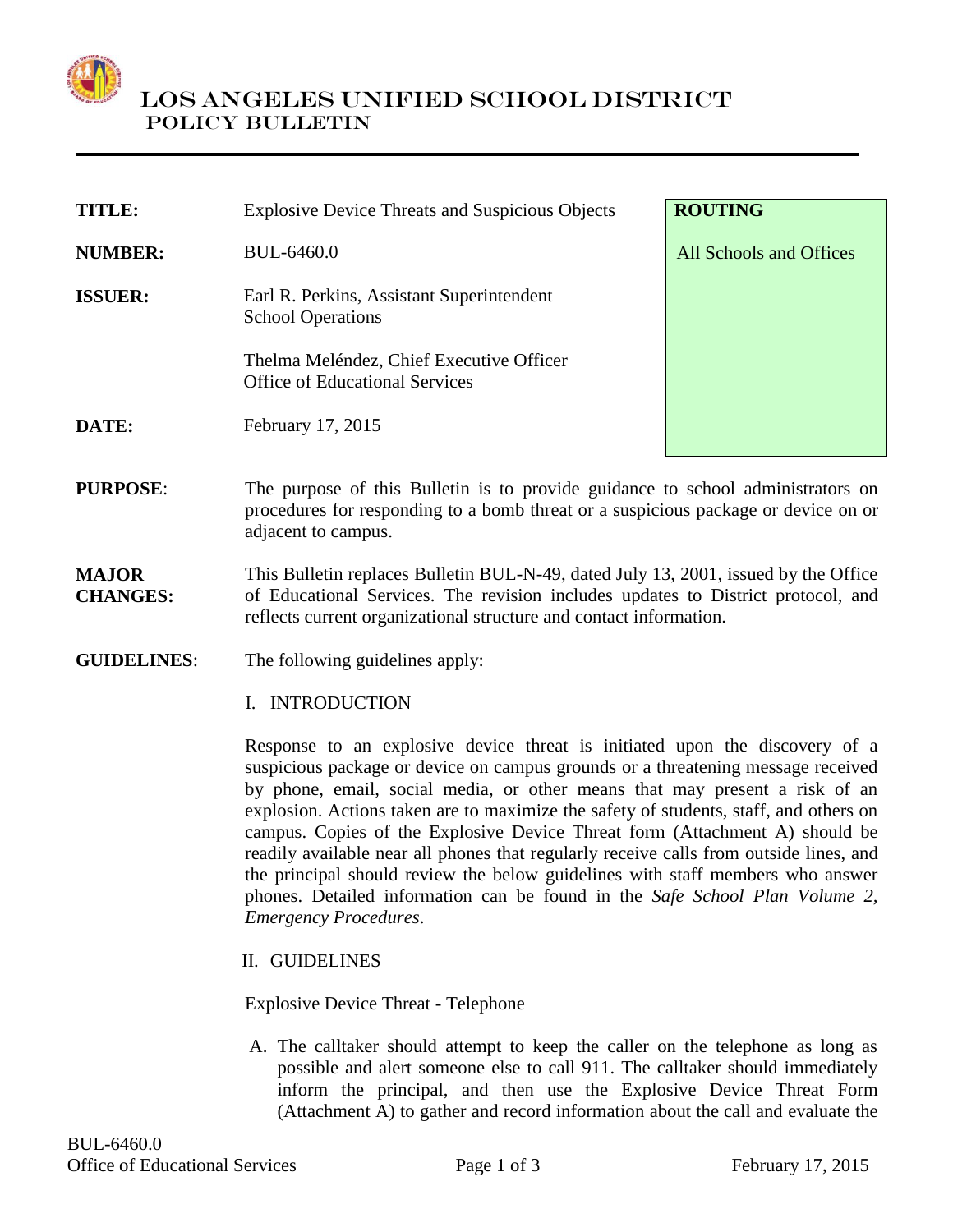

 LOS ANGELES UNIFIED SCHOOL DISTRICT POLICY BULLETIN

caller's voice and background noise for distinguishing characteristics.

- B. The staff member calling 911 informs the operator of:
	- Nature of threat on phone line
	- Name of school
	- Phone number of line receiving threat
	- Name and contact information of staff member
	- Phone number displayed for caller
- C. The principal or designee will call the Los Angeles School Police Department Watch Commander at (213) 625-6631 who will direct the school to wait for officers to arrive. Law enforcement will conduct the search and lead the investigation. The principal, in consultation with School Police, will determine if buildings should be evacuated at any time during the incident.
- D. School Police may ask to have a school-based employee accompany the law enforcement search team, as a school official can more easily identify an "out of place" item or package. During a search for unusual or suspicious packages, boxes or foreign objects, all cell phones and hand-held radios of searchers should be turned off, as many explosive devices can be triggered by radio frequencies. The search should be conducted thoroughly but rapidly. If a suspicious object is found, one team member reports the discovery to the principal while the remaining team members attempt to secure and monitor the immediate area without touching or disturbing the object.
- E. No attempt should be made by school staff to investigate or examine a discovered suspicious object.
- F. The principal will notify ESC Operations of the incident.
- G. The principal will notify and update parents via Blackboard Connect.
- H. The principal will open an iSTAR to document the incident.
- I. When a suspicious object or explosive device is found, or if advised by law enforcement, the Incident Commander shall issue the Evacuate Building action. Staff and students will evacuate the building using safe routes to the Assembly Area, using alternate exit routes to evacuate buildings as necessary.
- J. After the incident is over, the principal will complete the Explosive Device Threat Report, submit a copy to School Police at [wcoffice@laspd.com,](mailto:wcoffice@laspd.com) submit a copy to ESC Operations, keep a copy at the school site, and upload it to the iSTAR created for the incident.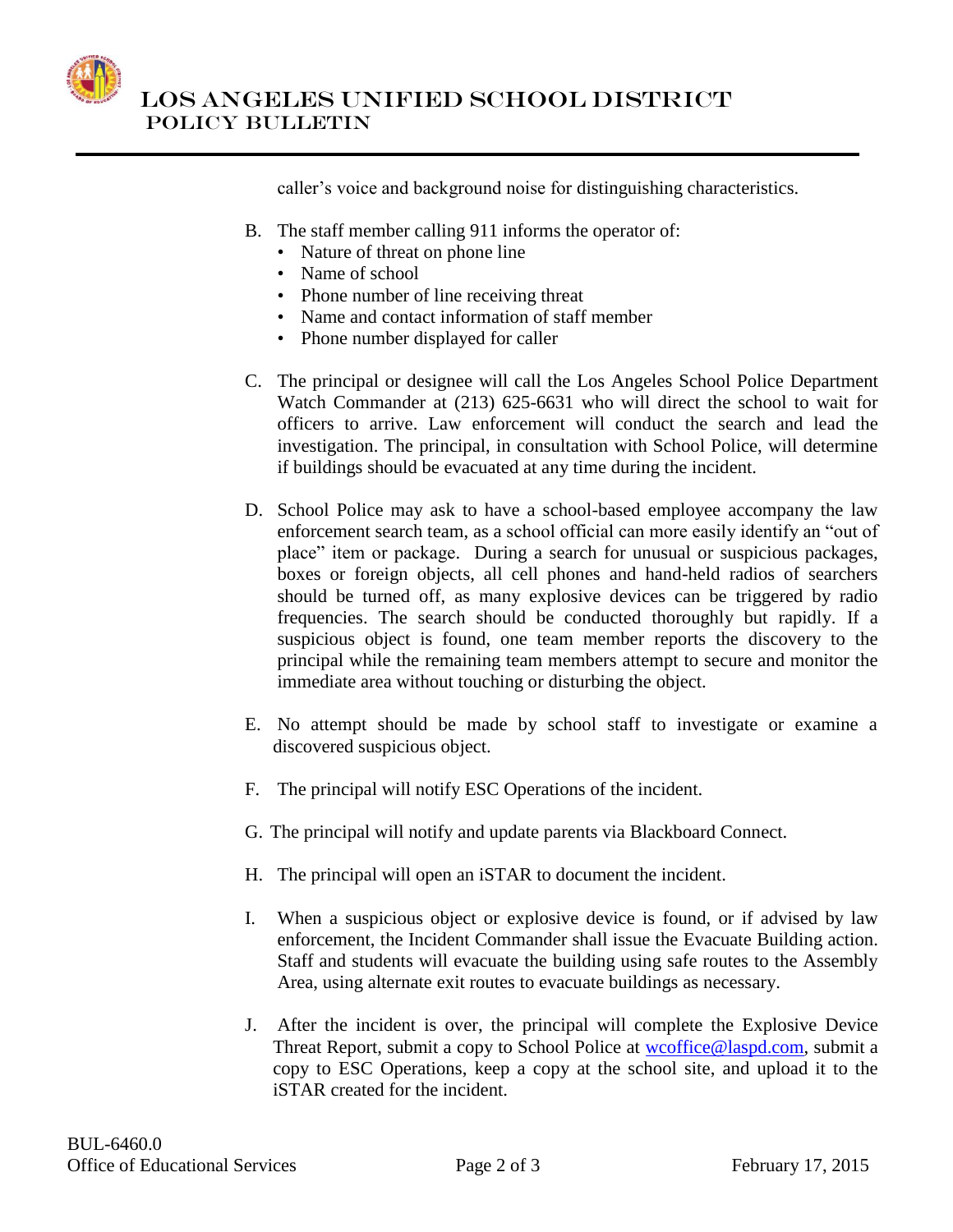

Explosive Device Threat – Other Means

If an explosive device threat is received via letter, email, social media or other means, the principal will consult with School Police to determine a course of action. The principal will make the appropriate notifications and take other actions as described above in Section II, C-J as necessary.

Suspicious Object

If a suspicious package or other object is found on or adjacent to campus, the principal should be immediately alerted. The principal will consult with School Police to determine a course of action. The principal will make the appropriate notifications and take other actions as described above in Section II, C-J as necessary.

**RELATED**  Safe School Plan Volume 2, Emergency Procedures

**RESOURCES:**

- **ASSISTANCE:** For assistance or further information, please contact your ESC Operations Coordinator or the Office of School Operations-Emergency Services at 213-241- 3889. The Los Angeles School Police Watch Commander's office can be reached at 213-625-6631.
- **ATTACHMENTS:** Attachment A Explosive Device Threat Form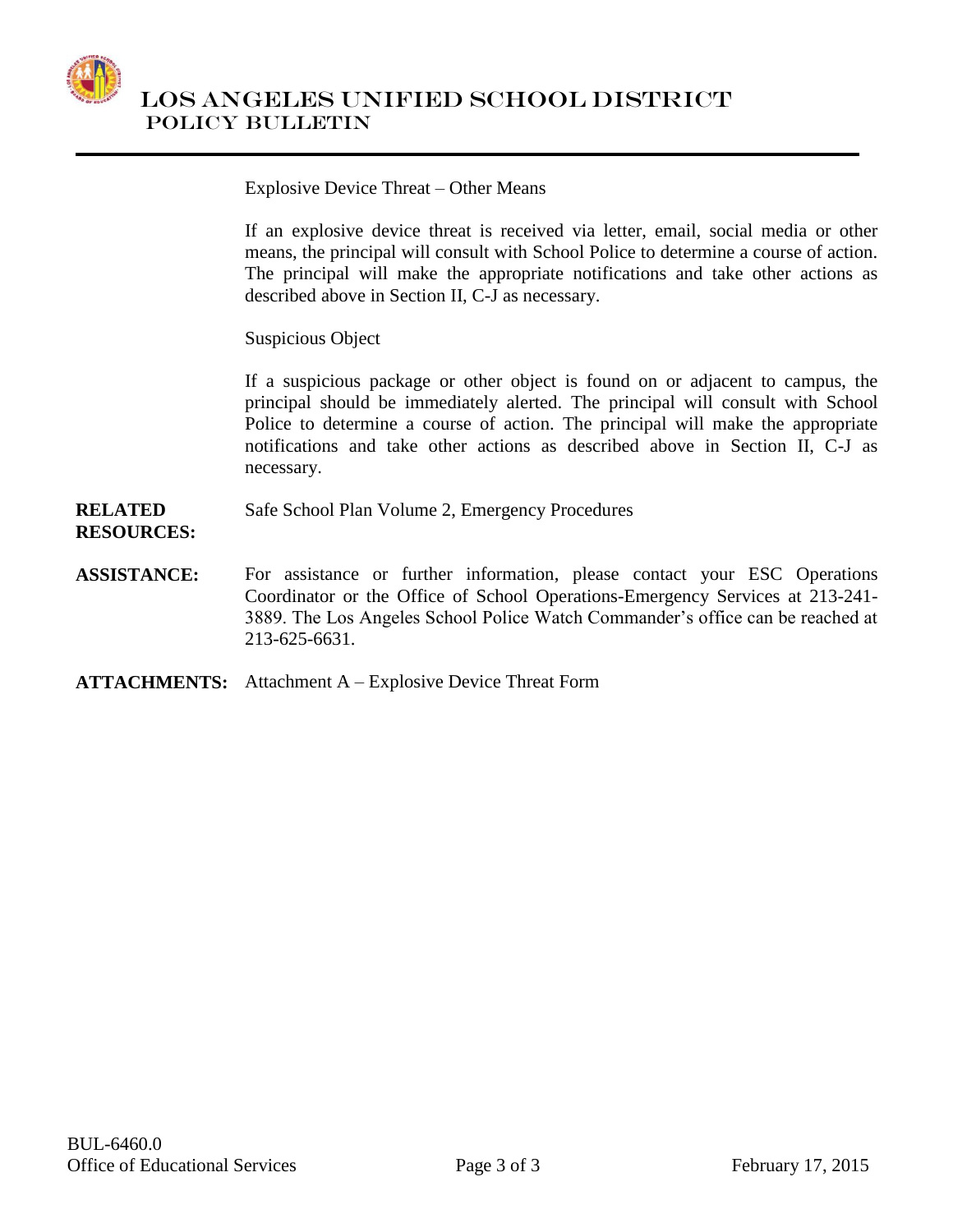

#### **ATTACHMENT A**

# **LAUSD Explosive Device Threat Report**

| School:                |                                  |
|------------------------|----------------------------------|
| Date of Call:          | Time of Call:                    |
| Person Receiving Call: | Incoming Phone No. on Caller ID: |

### **I. REPORT OF PERSON RECEIVING CALL**

Keep the caller on the line as long as possible (ask caller to repeat statements, ask more questions) and signal to another person to call police.

Questions for Caller

Ask the caller the following questions and write answers in the spaces below:

Explosive Device Information:

Where is the explosive device? (Get most specific information as possible.)

When is it going to explode?

What kind of explosive device is it?

What does it look like?

Who set the explosive device?

Why was the explosive device set?

What can we do for you to keep the device from exploding?

Caller Information:

| What is your name?                                                           |            |  |  |
|------------------------------------------------------------------------------|------------|--|--|
| How old are you?                                                             |            |  |  |
| Where do you live?                                                           |            |  |  |
| (if voice youthful) Are you making this threat to avoid taking a test/final? |            |  |  |
| Are you a member of a terrorist organization?                                | Which one? |  |  |
| <b>Yes</b><br>No.                                                            |            |  |  |
| How can you be contacted?:                                                   |            |  |  |